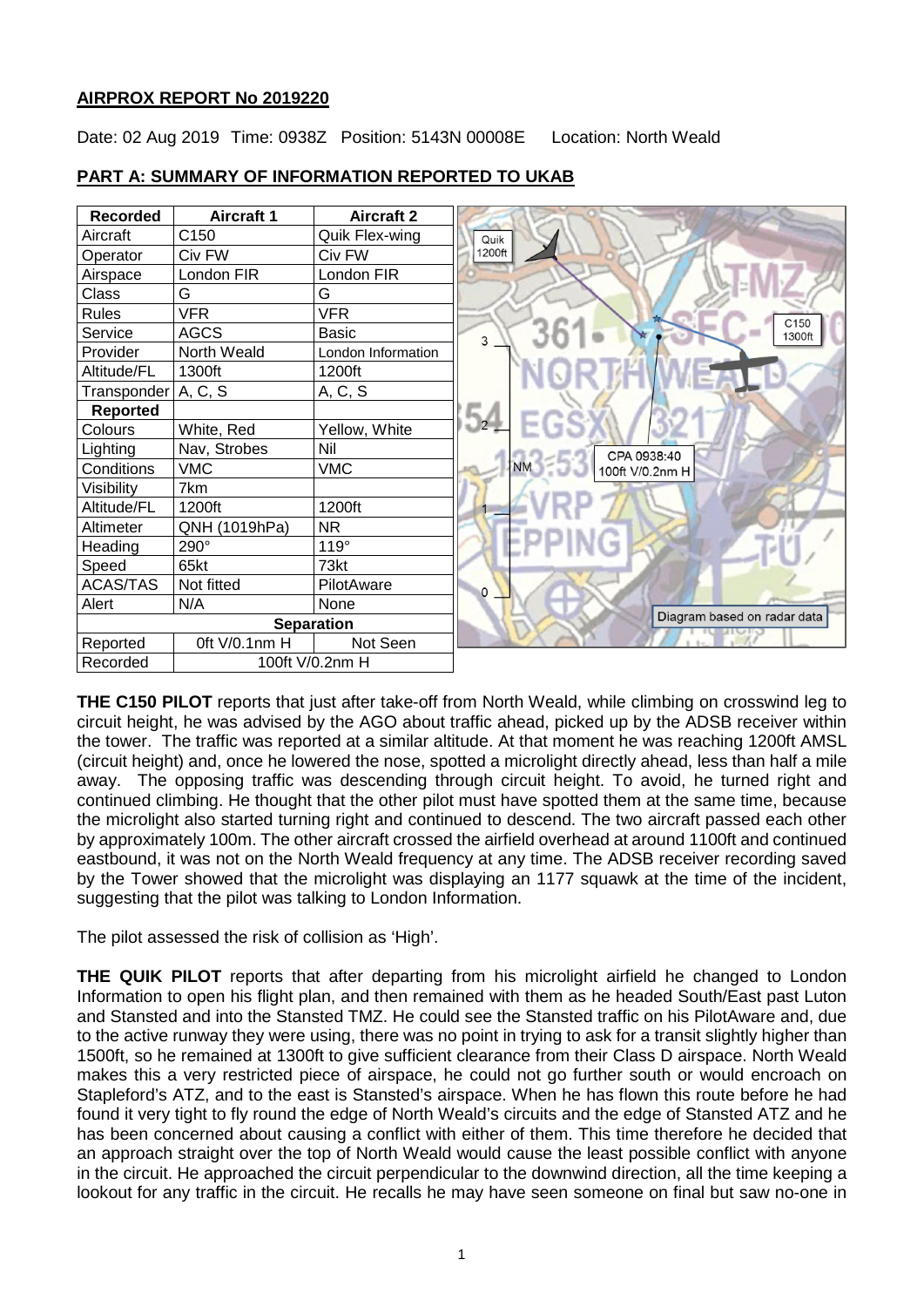close proximity and therefore crossed through the overhead and continued his journey towards Southend and then the Kent coast. He was not aware of the Airprox.

**THE NORTH WEALD A/GO** reports that he was keeping an eye on the ADS-B Traffic Display as part of an Airspace4all trial, ensuring that the equipment was working as it should. There were several training aircraft in the circuit, all with ADS-B SkyEcho equipment on board. During the C150's climbout he happened to look over at the display and noticed that there was ADS-B traffic approaching from the west, indicating 100ft above the circuit height (1200ft QNH). In line with the AIC document that was published as part of the trial, he gave Traffic information to the C150 pilot informing him that there was ADS-B traffic approaching from the west not on frequency. The instructor confirmed that he was looking, but was not visual. The AGO proceeded to give a position report in relation to known local reference points. As the C150 climbed into the crosswind leg of the circuit and reached circuit height (indicated 1300' QNH on ADS-B TD) he became visual with the unknown traffic at a range of estimated 300m. The instructor took avoiding action by commencing a level right turn towards the southern boundary of Stansted CTA which is located approximately 1.5nm north of North Weald Airfield. Once clear of the conflicting traffic, the C150 continued their circuit detail without further issues. The Traffic Display shows the registration, type, speed, altitude and squawk. After finishing his radio operator duties he downloaded the screen recording onto a memory stick and went to see the instructor to see if the recording matched their view. They discussed what options were available and agreed that an Airprox report would be suitable as there is no ATZ at North Weald.

**THE LONDON FISO** reports that he was informed about the Airprox by the UKAB some days after the event, the Airprox was not reported on the frequency at the time and he had no recollection of the incident.

# **Factual Background**

The weather at Stansted was recorded as follows:

METAR EGSS 020920Z AUTO 35007KT 300V020 9999 SCT014 OVC018 18/15 Q1019=

The North Weald AIC on ADS-B Trail Information states:

#### **5 Information from AGCS based on Traffic Display**

5.1 Pilots are to be aware that, whilst no ATC service will be provided, North Weald Radio may provide generic information based on known traffic in contact on the operational frequency in accordance with AGCS regulations. This may include generic traffic information, warnings of the proximity of controlled airspace. It is emphasised that such information and warnings are not guaranteed and that the **Pilot in Command remains solely responsible for the safe conduct of flight**.

# **Analysis and Investigation**

# **NATS ATSI**

The Quik microlight pilot called on the London FIS frequency at 0916:24, requesting activation of the aircraft flight plan. A Basic Service was agreed and the pilot was instructed to squawk 1177. The pilot stated his current position as Biggleswade, but there was no further discussion as to the route of the aircraft. There was no further communication between the pilot and the FISO prior to, or immediately following the event. London FIS is a non-radar unit and as such the conflict could not be detected by the FISO. At Figure 1 is the radar picture, taken from the NATS radars, at the time of the Airprox.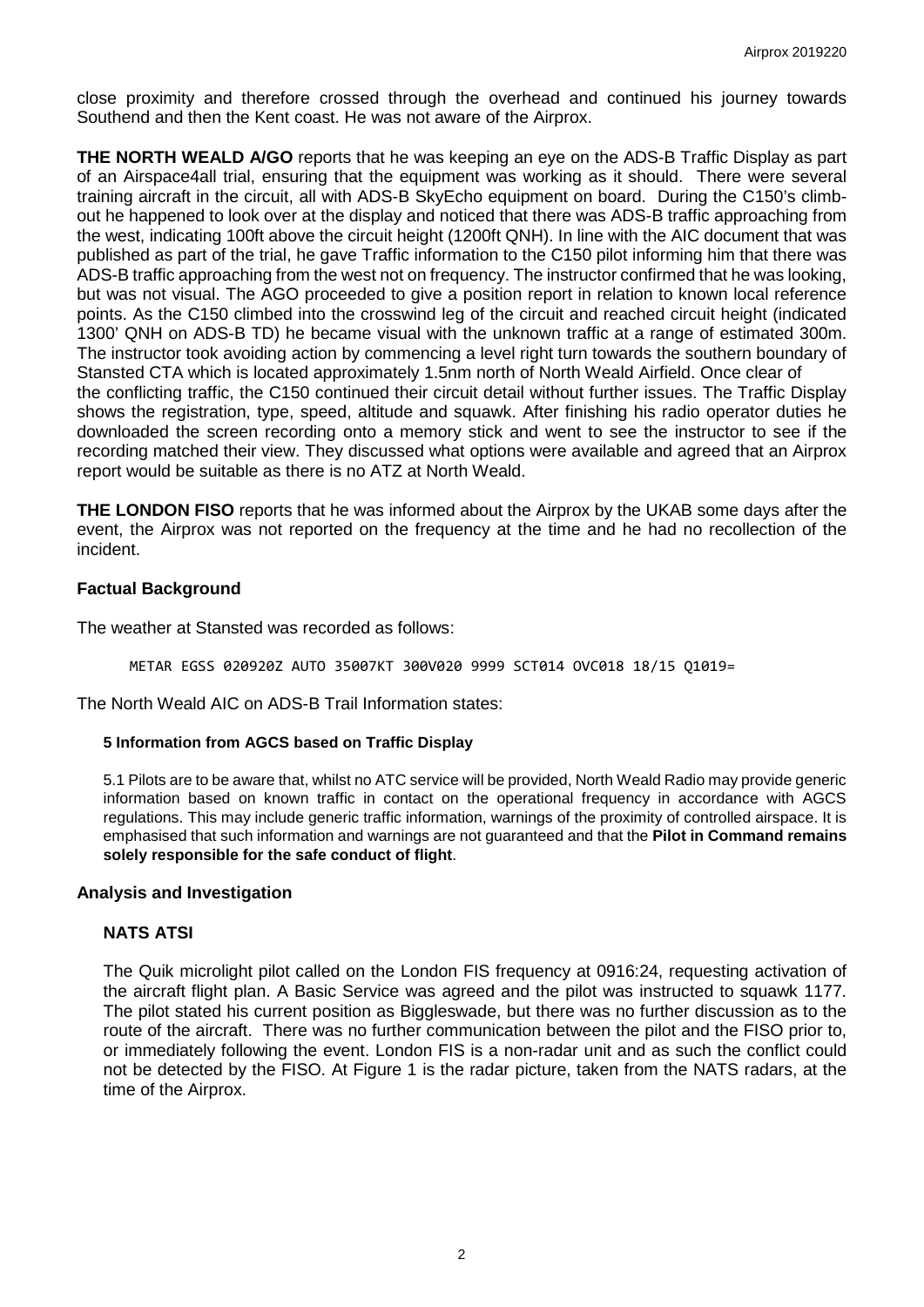

### **UKAB Secretariat**

The C150 and Quik pilots shared an equal responsibility for collision avoidance and not to operate in such proximity to other aircraft as to create a collision hazard<sup>[1](#page-2-0)</sup>. An aircraft operated on or in the vicinity of an aerodrome shall conform with or avoid the pattern of traffic formed by other aircraft in operation<sup>[2](#page-2-1)</sup>.

#### **Summary**

 $\overline{\phantom{a}}$ 

An Airprox was reported when a C150 and a Quik flex-wing microlight flew into proximity at 0938hrs in the vicinity of the North Weald circuit on Friday 2<sup>nd</sup> August 2019. Both pilots were operating under VFR in VMC, the C150 pilot in receipt of a AGCS from North Weald and the Quik pilot in receipt of a Basic Service from London Information.

# **PART B: SUMMARY OF THE BOARD'S DISCUSSIONS**

Information available consisted of reports from the pilots of both aircraft, radar photographs/video recordings and a report from the AGO involved. Relevant contributory factors mentioned during the Board's discussions are highlighted within the text in bold, with the numbers referring to the Contributory Factors table displayed in Part C.

The Board first looked at the actions of the Quik pilot and noted that he was concerned about the need to remain clear of Stansted's CAS and so had made the decision to route through North Weald's overhead. Members were puzzled as to why, if he thought he couldn't remain clear of North Weald by routing around it, he would route through the overhead without giving them a call (**CF1**, **CF2, CF4**). The height he chose at 1300ft was only 100ft above the visual circuit, putting him in direct conflict with the circuit (**CF3**). Furthermore, he didn't see the C150 climbing onto the downwind leg, meaning that instead of the Quik pilot avoiding the pattern of traffic formed by the circuit, the C150 pilot had to take the avoiding action (**CF6**). The pilot reported having a PilotAware but that it didn't alert [see note below], the Board could not determine why this would be the case given that the C150 was squawking and had ADS-B, and the Quik pilot reported seeing Stansted traffic on his equipment (**CF5**).

[UKAB Secretariat Note: The Quik pilot subsequently confirmed that although he did not remember seeing the traffic on his PilotAware at the time, he has since downloaded the flight log and can see that it did in fact alert, but was a bearingless target and only displayed for about 10 seconds.]

<span id="page-2-0"></span><sup>1</sup> SERA.3205 Proximity. MAA RA 2307 paragraphs 1 and 2.

<span id="page-2-1"></span><sup>2</sup> SERA.3225 Operation on and in the Vicinity of an Aerodrome. MAA RA 2307 paragraph 15.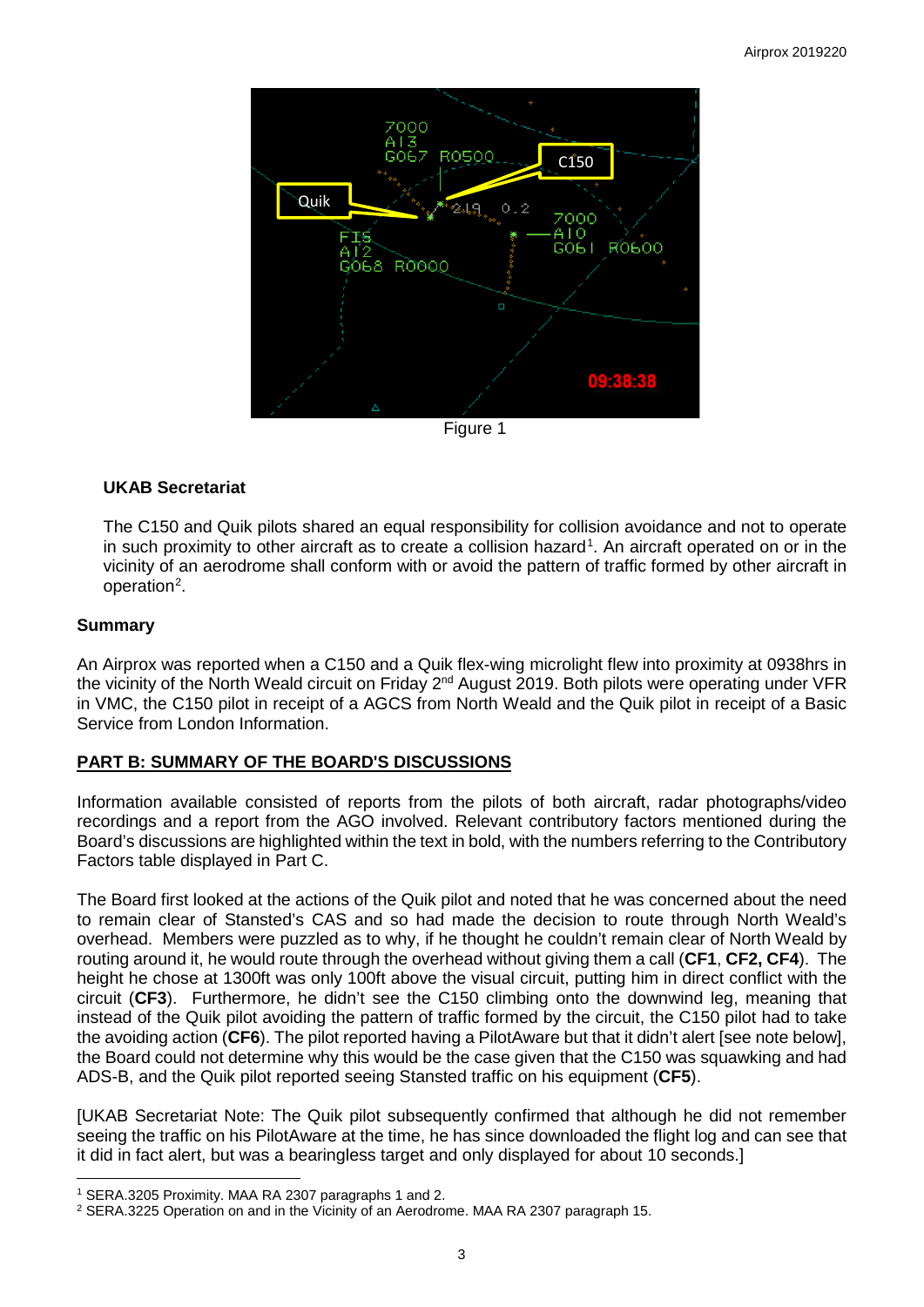For his part, the C150 pilot received Traffic Information from the AGO and stopped his climb accordingly. He then saw the Quik and took avoiding action, ensuring adequate separation. Members agreed that the incident reinforced the need for vigilance, even when in the visual circuit, because without the ADS-B trial at North Weald it was unlikely that the AGO would have seen the Quik early enough to provide Traffic Information.

Finally, the Board turned to the actions of the AGO. He was keeping an eye on the ADS-B receiver in the Tower and saw the unknown aircraft (the Quik) approaching at a similar level to the circuit traffic. He gave timely Traffic Information to the C150 and enabled the pilot to see it and the Board thought that he had done well to do so having seen a developing safety situation. However, acknowledging that the trial procedures permitted the AGO 'to provide generic information based on known traffic in contact on the operational frequency' the CAA advisor cautioned that AGOs should be careful not operate outside the remit of CAP 452 and 413, and, in particular, should not pass a message that could be construed to be 'an air traffic control instruction'<sup>[3](#page-3-0)</sup>. The Board did not think that the AGO had passed an instruction in this case, but they accepted the CAA advisor's caution that there might be a temptation to do so if not careful.

In assessing the risk associated with the Airprox, members quickly agreed that the call from the AGO had successfully enabled the C150 pilot to take timely and effective avoiding action, which ensured that there had been no risk of collision; risk Category C.

# **PART C: ASSESSMENT OF CONTRIBUTORY FACTORS AND RISK**

| <b>Contributory Factors:</b> |
|------------------------------|
|------------------------------|

|           | 2019220                                                     |                                          |                                                                     |  |  |  |  |  |
|-----------|-------------------------------------------------------------|------------------------------------------|---------------------------------------------------------------------|--|--|--|--|--|
| <b>CF</b> | <b>Factor</b>                                               | <b>Description</b>                       | Amplification                                                       |  |  |  |  |  |
|           | <b>Flight Elements</b>                                      |                                          |                                                                     |  |  |  |  |  |
|           | • Regulations, Processes, Procedures and Compliance         |                                          |                                                                     |  |  |  |  |  |
| 1         | <b>Human Factors</b>                                        | • Flight Crew ATM Procedure Deviation    | Regulations/procedures not complied with                            |  |  |  |  |  |
|           | <b>• Tactical Planning and Execution</b>                    |                                          |                                                                     |  |  |  |  |  |
| 2         | <b>Human Factors</b>                                        | • No Decision/Plan                       | Inadequate planning                                                 |  |  |  |  |  |
| 3         | <b>Human Factors</b>                                        | • Aircraft Navigation                    | Did not avoid/conform with the pattern of traffic<br>already formed |  |  |  |  |  |
| 4         | <b>Human Factors</b>                                        | • Communications by Flight Crew with ANS | Pilot did not communicate with appropriate service<br>provider      |  |  |  |  |  |
|           | <b>• Electronic Warning System Operation and Compliance</b> |                                          |                                                                     |  |  |  |  |  |
| 5         | Technical                                                   | • ACAS/TCAS System Failure               | CWS did not alert as expected                                       |  |  |  |  |  |
|           | • See and Avoid                                             |                                          |                                                                     |  |  |  |  |  |
| 6         | <b>Human Factors</b>                                        | • Monitoring of Other Aircraft           | Non-sighting or effectively a non-sighting by one or<br>both pilots |  |  |  |  |  |

# Degree of Risk: C.

#### Safety Barrier Assessment<sup>[4](#page-3-1)</sup>

In assessing the effectiveness of the safety barriers associated with this incident, the Board concluded that the key factors had been that:

l <sup>3</sup> CAP413 4.152 Aerodrome Air/Ground Communication Service Phraseology

<span id="page-3-1"></span><span id="page-3-0"></span><sup>4</sup> The UK Airprox Board scheme for assessing the Availability, Functionality and Effectiveness of safety barriers can be found on the [UKAB Website.](http://www.airproxboard.org.uk/Learn-more/Airprox-Barrier-Assessment/)